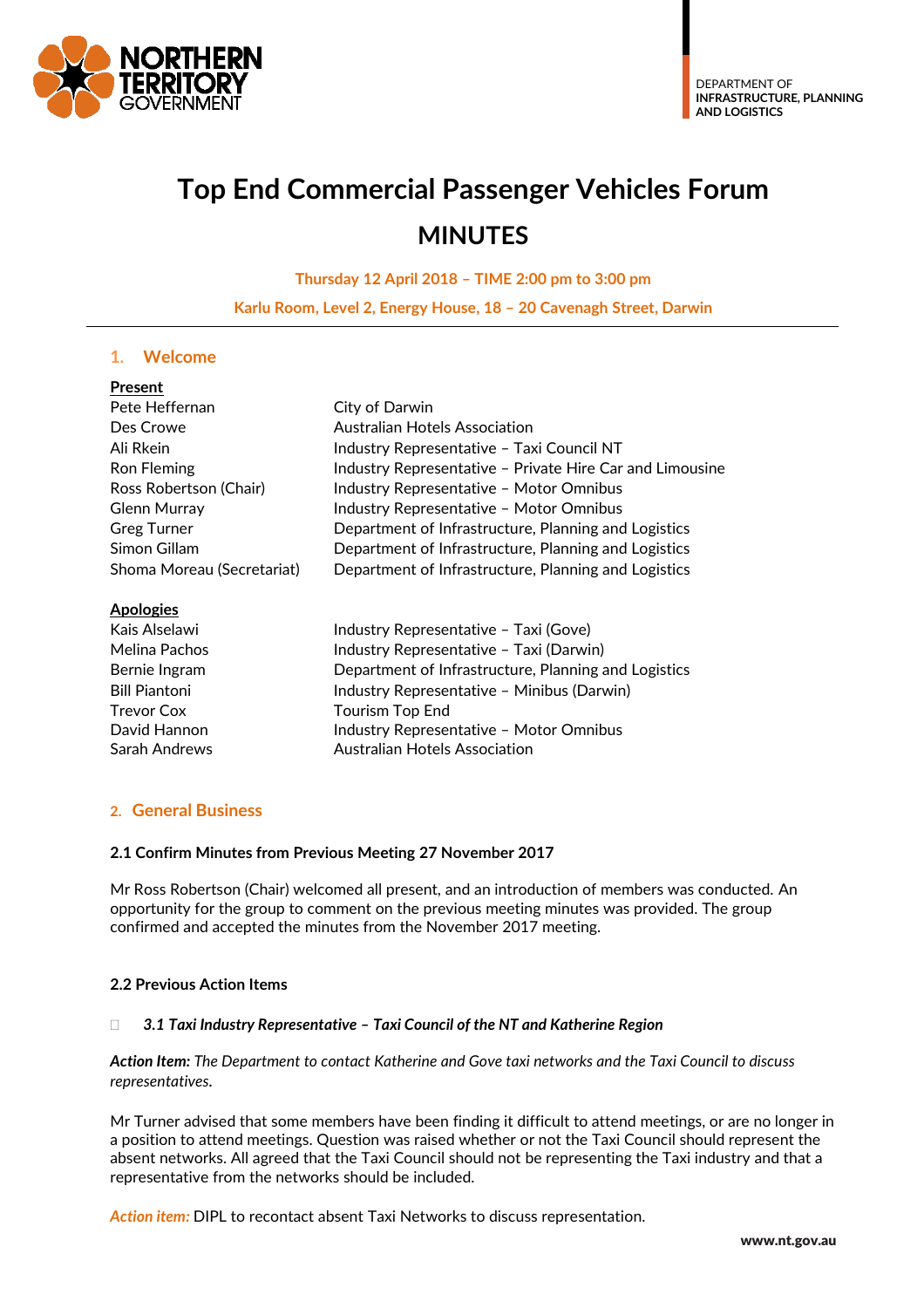# *4.3 Number of CPV Compliance (Officers)*

*Action Item: The Department advised that it would be raised with the Executive Director.*

Please refer to agenda item 3.4.

### **3. New Business**

#### **3.1 New Taxi Industry Representatives**

Mr Turner initiated discussion in regards to the make-up of the group.

The group agreed that an invite should be extended to representatives from the Rideshare networks and Darwin International Airport (DIA), as their input would be valued.

*Action item:* DIPL to extend invitation to Rideshare networks and Darwin International Airport.

#### **3.2 New fines introduced and penalties increased**

The group discussed the introduction of new and increased on the spot fines for regulatory offences.

Mr Simon Gillam informed that the fines and penalties have increased as a result of the new regulatory model and Government's refocusing on safety outcomes. Fares and fines were reviewed, and considerable increases were made where appropriate to deliver real deterrents.

The increases include such things as:

- Operators failing to maintain their vehicles;
- Drivers failing to display their ID card; and
- Failing to provide services to wheelchair dependent persons.

The Department conducted a thorough education campaign with industry prior to the commencement of enforcement of the new penalties. This included issuing written warnings through the 'Driver / Vehicle Compliance Record' (D/VCR) process. A D/VCR is a record issued to CPV drivers and operators, and records details of identified non-compliances. The introduction of the new and increased penalties has encouraged improvement in compliance.

Mr Turner added that there is also a new regulatory offence for operating or driving an unsafe vehicle. For which both the driver and operator are held accountable.

Mr Ali Rkein suggested that a document should be created, to provide clarification and guidance on what is classified as an unsafe vehicle.

*Action item:* DIPL to consider publishing a guide on what constitutes an unsafe vehicle

#### **3.3 Forum actions arising from PAC recommendations**

Excerpt from the Public Accounts Committee Report into the Taxi Industry (2017) - *Public Accounts Committee (PAC) Recommendation 9: The Committee recommends that the Department and the Department of Tourism and Culture work collaboratively with the industry to enhance the role of taxis in providing tourist services.*

Mr Turner advised that focus has been broadened to point to point to support tourism. Discussion was held on how to better improve the forum to assist with recommendation 9.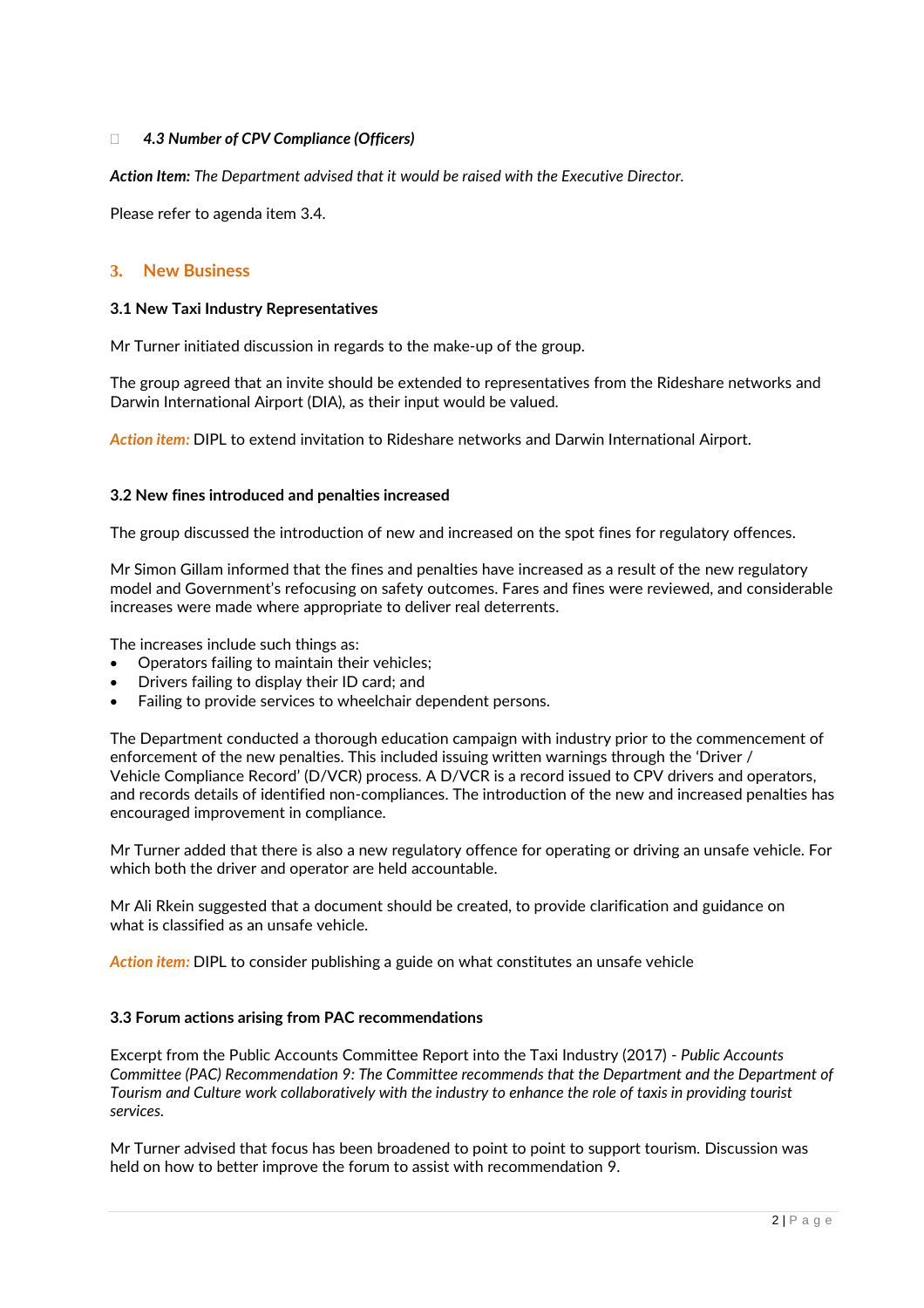The group decided it would be beneficial to create a subcommittee to primarily focus on enhancing driver knowledge and their interactions with customers.

*Action item:* DIPL to invite members to create subcommittee.

Members of the group raised concerns that since the broader industry (such as all operators) has been given the authority to sign off ID cards, the quality of drivers has reduced.

*Action item:* DIPL to provide statistics on new ID card entrants.

#### **3.4 CPV Compliance officers in Darwin**

During the previous meeting, members acknowledged that they believe there needs to be an increase in the number of compliance officers, as two inspectors cannot fulfil auditing needs.

Mr Turner advised that the Department requested additional resources as part of the introduction of the new regulatory model, however this was not approved by Government. Industry's concerns would again be provided to the Executive Director of Transport Services and Safety for consideration. To assist with better enforcement, training has commenced to upskill transport inspectors in the area of Commercial Passenger Vehicles, with the expectation that they will have more of a role in compliance audits of industry.

Mr Rkein queried if it would be possible to retrieve statistics, in regards to the number of audits conducted for different categories.

*Action item:* DIPL to present audit data at the next meeting.

#### **3.5 MPT Working Group re-established**

Mr Turner provided an overview of the Multi-Purpose Transport Working Group, which has been renamed to 'The Accessible Point to Point Transport Working Group'.

This group examines and addresses issues around the provision of point to point transport services delivered to people in wheelchairs. This forum delivered sound outcomes in its previous form while in operation up until 2012. The group has been re-established in response to complaints of falling transport standards being delivered to passengers in wheelchairs.

Mr Robertson queried if there have been many complaints brought to the attention of the group.

Mr Turner responded, that the most common complaint, which is made territory wide, is in regards to wait times for wheelchair dependent customers.

Mr Rkein queried the number of wheelchair dependent people in the Northern Territory.

*Action item:* DIPL to provide a report on Northern Territory Transport Subsidy Scheme (NTTSS) members assigned to the wheelchair category B-MPV.

*Action item:* DIPL to request additional data and statistics from the Department of Health and National Disability Services.

# **4. Other Business**

Mr Des Crowe brought to the group's attention information regarding the new alcohol reforms and how it may affect relevant industries.

The group decided it would be beneficial to call on the appropriate policy officer within the NT Police, to attend a future meeting, to educate members on the effects the reform will have.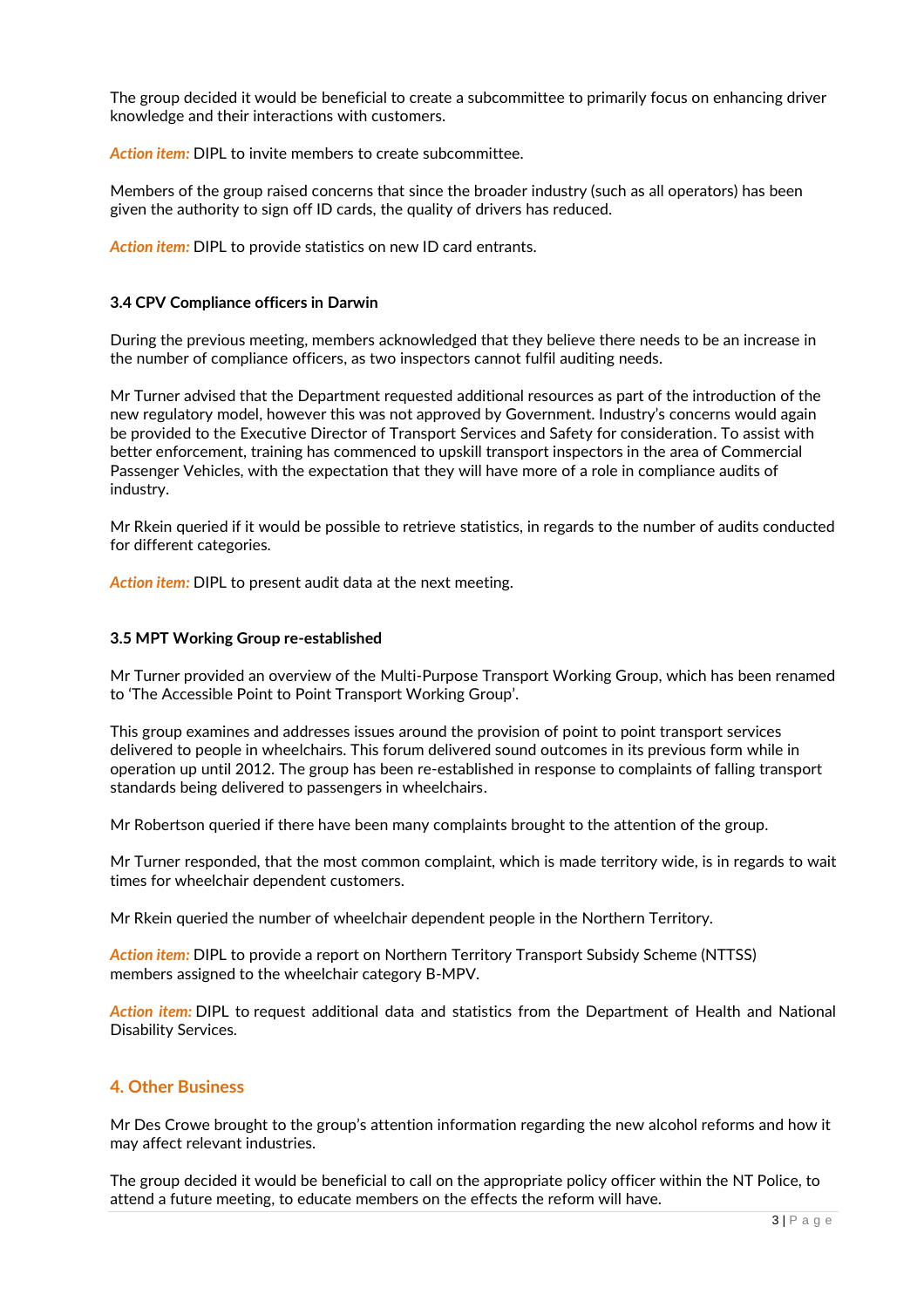*Action item:* DIPL to arrange brief by NT Police Policy Officer.

# **5. Next Meeting**

The next meeting date is yet to be finalised, although is expected to occur sometime in August or September.

Chair for the next meeting has not been confirmed. However, Mr Crowe volunteered to act as chair, on the condition he is available for the next meeting.

# **MEETING CLOSED: 3:17 PM**